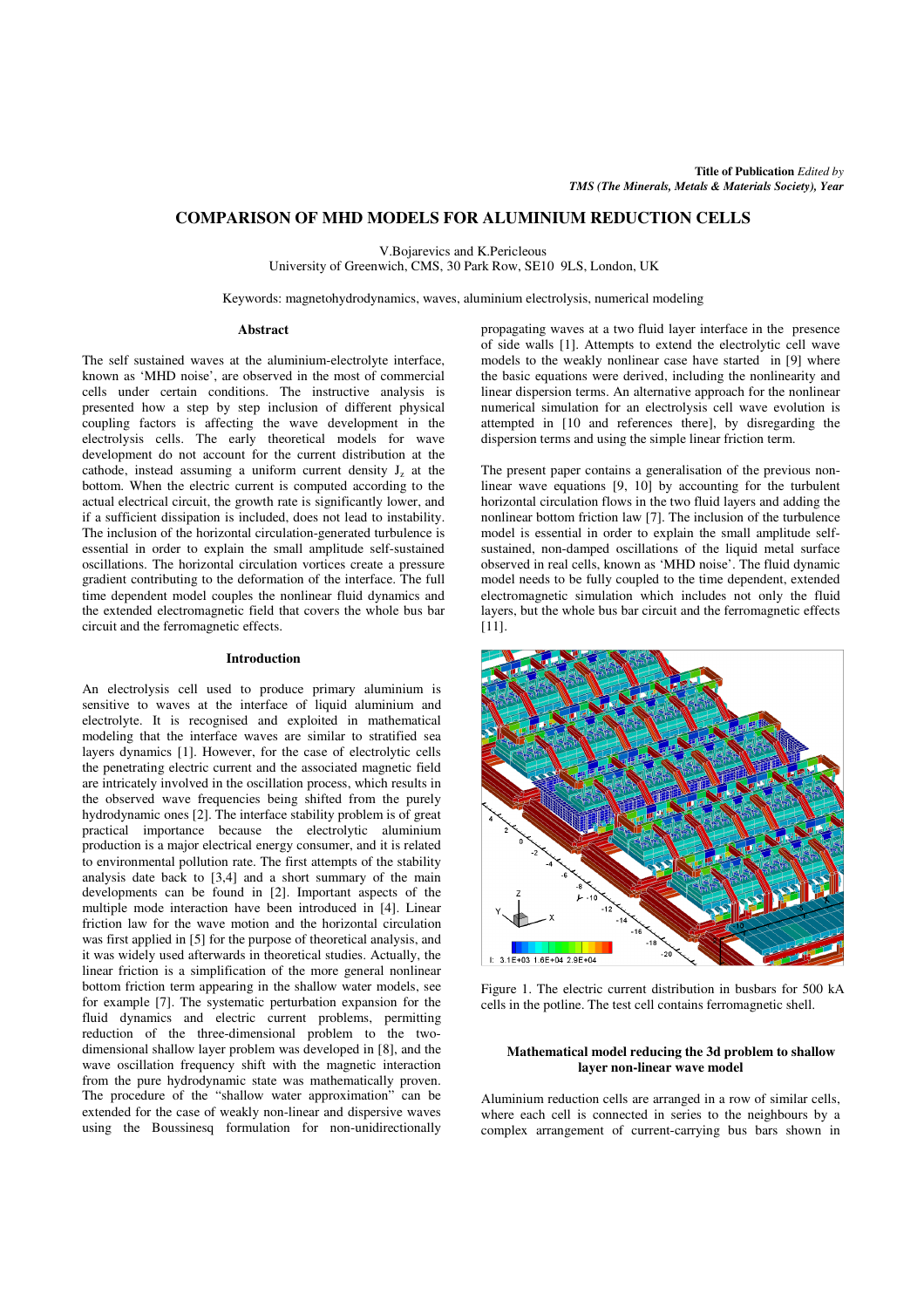Figure 1 for a case of 500 kA side by side cells in line. The electric current to the individual cell is supplied from above via massive anode bus bars made of solid aluminium, from which anode rods connect to the carbon anodes. The liquid electrolyte layer beneath the anode blocks is relatively poor electrical conductor of a small depth (4-6 cm) if compared to its horizontal extension (3-4 m in width and 10-20 m in length). The electrolyte density  $(\rho_2 = 2.1e3 \text{ kg/m}^3)$  is of little difference to the liquid aluminium ( $\rho_1 = 2.3e3 \text{ kg/m}^3$ ) pool bottom layer of typical depth 15–30 cm, created as the result of electrolytic reaction. The "shallow water" approximation assumes that the horizontal dimensions  $L_x$  and  $L_y$  are much larger than the typical depth *H* for each of the layers, and, in addition to this, the interface wave amplitude *A* is assumed to be small relative to the depth *H*. Thus the two small parameters of the problem are the nondimensional depth  $\delta = H/L$  and the amplitude  $\varepsilon = A/H$ .

With the purpose to derive the Boussinesq equations for the wave motion we will need to estimate the terms in the full threedimensional Navier-Stokes equations which are nondimensionalised with appropriate coordinate stretching to reveal explicitly the small parameters. The horizontal coordinates are made nondimensional by the horizontal length scale *L* and, according to the small depth assumption, a stretched vertical coordinate is

$$
z = z/(L\delta),\tag{1}
$$

the nondimensional interface deformation of small amplitude are represented as

$$
\overline{H}_0 = H_0 / (L\delta) = \varepsilon \varsigma(x, y, t).
$$
 (2)

The nondimensional variables are introduced using the following typical scales: the width of cell *L* for the horizontal coordinates *x* and *y*; the typical gravitational wave velocity is scaled as  $u_0 = \sqrt{gH}$ ,  $L/\sqrt{gH}$  for time *t*,  $\rho_1 u_0^2$  for pressure *p*, *IB*<sub>0</sub> /  $L^2$ for the electromagnetic force  $f$  ( $B_0$  is typical magnetic field magnitude and  $I$  – the total electric current), the relative density  $\rho = \rho_i / \rho_i$ .

With these definitions the nondimensional fluid flow equations (continuity, horizontal momentum and vertical momentum) are represented respectively as:

$$
\partial_k u_k + \delta^{-1} \partial_{\bar{z}} w = 0 \tag{3}
$$

$$
\rho(\partial_i u_j + u_k \partial_k u_j + \delta^{-1} w \partial_{\overline{z}} u_j) =
$$
  

$$
-\partial_j p + \text{Re}^{-1} (\delta^{-2} \partial_{\overline{z}} v_e \partial_{\overline{z}} u_j + \partial_k v_e \partial_k u_j) + E f_j
$$
 (4)

$$
\rho(\partial_t w + u_k \partial_k w + \delta^{-1} w \partial_{\bar{z}} w) =
$$
\n
$$
-\delta^{-1} \partial_{\bar{z}} p + \text{Re}^{-1} (\delta^{-2} \partial_{\bar{z}} v_e \partial_{\bar{z}} w + \partial_k v_e \partial_k w) + Ef_z - \delta^{-1} ,
$$
\n(5)

where the summation convention is assumed over the repeating indexes  $k$  (equal to 1 or 2, respectively for  $x$ ,  $y$  coordinates),  $v_e$  is the nondimensional effective turbulent viscosity,  $f_j$  are the components of electromagnetic force, and the last term in (5) represents the nondimensional gravity. The nondimensional governing parameters are the Reynolds number Re and the electromagnetic interaction parameter E:

$$
\text{Re} = L u_0 / V ,
$$
  
 
$$
\text{E} = (IB_0 / L^2) / (\rho_1 u_0^2 / L) = IB_0 / (L^2 \rho_1 g \delta) .
$$

The Boussinesq equations can be derived formally if representing the velocity as an expansion in the small amplitude parameter:

$$
\mathbf{u}(x, y, z, t) = \mathbf{u}_o(x, y, t) + \varepsilon \mathbf{u}_e(x, y, z, t) + o(\varepsilon), \quad (6)
$$

where  $\mathbf{u}_0$  is the horizontal circulation and  $\mathbf{u}_\varepsilon$  is the wave related velocity. An important feature of the shallow water approximation is the depth averaging procedure defined for the variables in each layer identified with number "i*"* . For example, the horizontal velocity component depth average is

$$
\hat{u}_j(x, y, t) = (\overline{H}_i - \overline{H}_o)^{-1} \int u_j d\overline{z}, \qquad (7)
$$

and similar definitions are introduced for other depth dependent variables. The same depth averaging procedure formally can be applied to the fluid flow equations (3)-(5). The depth average of the continuity equation (3) for each of the two fluid layers  $(i=1)$ and 2) with the variable depths  $H_i(x, y, t)$  is

$$
\varepsilon \partial_i \zeta = \partial_j [(\overline{H}_i - \varepsilon \zeta) \hat{u}_j], \qquad (8)
$$

which is accurate for all orders in  $\varepsilon$ ,  $\delta$ , and the kinematic boundary condition at the moving interface between the two liquids:

$$
w(\overline{H}_o) = \varepsilon \delta \partial_{\iota} \varsigma + \varepsilon \delta u_{k}(\overline{H}_o) \partial_{k} \varsigma , \qquad (9)
$$

has been used to derive (8).

The continuity equation (3) and the condition (9) show that the vertical velocity expansion starts with the  $\varepsilon\delta$  term:

$$
w(x, y, z, t) = w(\overline{H}_o) - \delta[\partial_k \int_{\overline{H}_o}^z u_k d\overline{z} + u_k(\overline{H}_o) \partial_k \overline{H}_o]
$$
  
=  $\varepsilon \delta[\partial_t \varsigma - \partial_k \int_{\overline{H}_o}^z u_{\varepsilon k} d\overline{z}].$ 

Then the leading accuracy  $O(1,\varepsilon,\delta)$  pressure expression can be derived from (5) as

$$
p(x, y, \overline{z}, t) = p(x, y, \overline{H}_0, t) - \overline{z} + \varepsilon \zeta + \delta E \int_{\overline{H}_0}^{\overline{z}} f_z d\overline{z} .
$$

When the depth averaging procedure (7) is applied to the horizontal momentum equations (4), the equations for the combined horizontal velocity (horizontal circulation **u**<sub>0</sub>, plus εorder  $\hat{\mathbf{u}}_{\varepsilon}$  wave motion) are

$$
\hat{\mathbf{u}} = \mathbf{u}_0 + \varepsilon \hat{\mathbf{u}}_\varepsilon \tag{10}
$$

$$
\rho(\partial_i \hat{u}_j + \hat{u}_k \partial_k \hat{u}_j) = -\partial_j p(\overline{H}_0) - \varepsilon \partial_j \varsigma - \mu \hat{u}_j
$$
  
+ Re<sup>-1</sup>  $\partial_k \overline{v}_s \partial_k \hat{u}_{0j} + E \hat{f}_j - \frac{1}{2} \delta E \overline{H}_j \partial_j f_{0j}$ , (11)

$$
+ \text{Re}^{-1} \partial_k \overline{v}_e \partial_k \hat{u}_{0j} + E \hat{f}_j - \frac{1}{2} \delta E \overline{H}_i \partial_j f_{0z} ,
$$

where the continuity of the pressure at the interface is satisfied by introducing the pressure  $p(\overline{H}_0)$  at the common interface. The effective turbulent viscosity  $v_e(x, y, t)$  can be computed according to the depth averaged versions of empirical turbulence models. For our simulations we used a version of *k-*<sup>ω</sup> two equation model previously validated for other MHD flows [12]. The nonlinear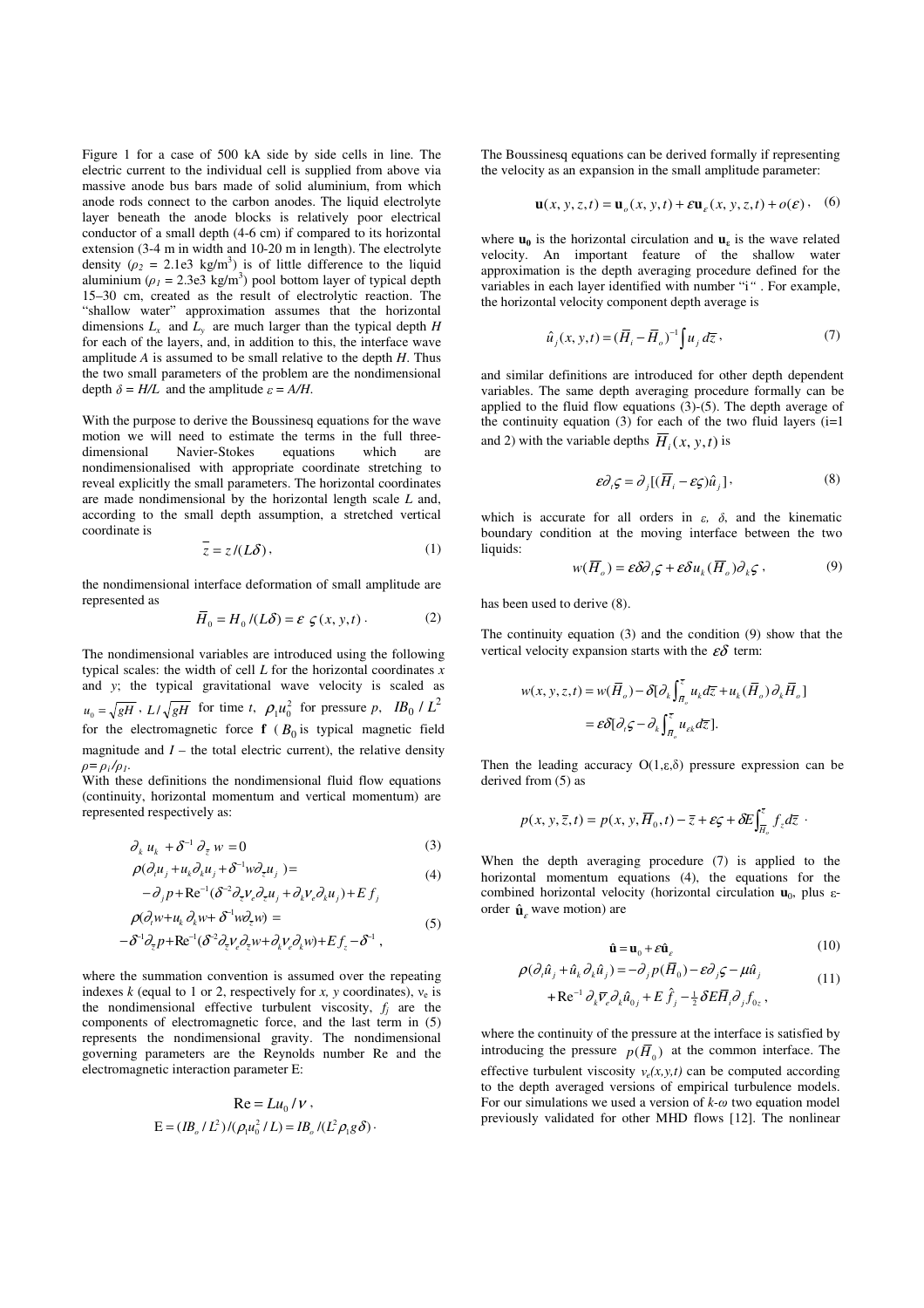friction at the top and bottom of the fluid layers in (11) is defined similarly to general shallow water models [7]:

$$
\mu \hat{u}_j = C_f |\hat{\mathbf{u}}| \hat{u}_j = \mathbf{R} \mathbf{e}^{-1} \delta^{-2} (\overline{H}_i - \overline{H}_o)^{-1} \int \partial_{\overline{z}} \overline{v}_e \partial_{\overline{z}} u_j \ d\overline{z} \cdot (12)
$$

The equations of momentum (11) and continuity (8) for the two fluid layers can be combined into a single nonlinear wave equation for the interface  $\zeta(x,y,t)$  by taking the time derivative of (8), the horizontal divergence of (11). Then the difference between the resulting equations for the two layers permits to eliminate the common pressure at the interface  $p(\overline{H}_0)$ , yielding:

$$
\varepsilon \langle \rho / \overline{H} \rangle \partial_{\overline{u}} \varsigma + \varepsilon \langle \mu \rho / \overline{H} \rangle \partial_{\overline{v}} \varsigma + \varepsilon \langle \rho \rangle \partial_{\overline{u}} \varsigma =
$$
\n
$$
E \langle \partial_{\overline{v}} \hat{f}_j \rangle - \delta E \langle \frac{1}{2} \overline{H} \partial_{\overline{u}} \hat{f}_z \rangle
$$
\n
$$
- \varepsilon \langle \rho / \overline{H} \partial_{\overline{u}} (\varsigma u_{j\rho}) + \mu \rho / \overline{H} \partial_{\overline{v}} (\varsigma u_{j\rho}) \rangle - \langle \rho \partial_{\overline{v}} (\hat{u}_k \partial_k \hat{u}_j) \rangle
$$
\n(13)

where  $\langle F \rangle = F_1 - F_2$  denotes difference of the respective variable in the two layers and, for simplicity of presentation,  $\mu$  is assumed as constant. The equation (13) formally is a generalization of the stability models used previously, from which the linear model [8] can be recovered by excluding the nonlinear and the dispersion terms [1]. The horizontal circulation velocities, driven by the rotational part of the electromagnetic force, can be calculated by solving the equation (11) in the two layers. The numerically efficient solution is to take the curl of the equation (11), then to rewrite it for the two dimensional horizontal flow stream function. The solution of the resulting 4th order equation for the stream function is sought in combination with the 2-equation turbulence model for the effective viscosity [12].

#### **Results for different physical effects on the waves**

In the following examples we will use the full electromagnetic model [11] suitable for realistic cell simulations. The proposed in [11] 500 kA cell configuration will be used in the course of this discussion. The magnetic field is computed from 6 cells in the potline (Fig. 1) and 4 cells in the return row (not shown). The magnetic field distribution is time dependent and recomputed at each time step of the flow and wave development. The typical distribution at the initial stage is shown in Figure 2 at the metal top level. The magnetic field variation is of an amplitude of about few Gauss and in this case is not affecting the cell stability (what is not always the case in general).



Figure 2. Magnetic field distribution in the 500 kA cell: contour lines for the vertical component Bz and vectors for the horizontal Bx and By field at the top of liquid metal.

The electric current distribution is computed in the fluid layers in conjunction with the external bus bar circuit [11], so that the waves affect the current redistribution in the anode bars, risers, etc. The cathodic current distribution is mostly affected by the bus bar sizing design, the ledge position and remains practically time independent according to our observations from the model results. The electric current distribution in the liquid metal obtained from the present model is shown in Figure 3.



Figure 3. The electric current distribution in the liquid metal when the cathodic current is computed according to the busbar presence.

A typical simulation of the wave development starts with the flat aluminium-electrolyte interface. After the current distribution is obtained, the magnetic field is computed (with the steel parts included, requiring several iterations to converge for the nonlinear magnetic properties of the steel parts), and the resulting interface deformation is computed for the assumed 'stationary' state. This position of the interface is used as the initial condition to compute the current, magnetic field, turbulent horizontal velocities and the interface development for the full time dependent simulation. In addition, the anode bottom is gradually 'burnt out' in very small increments to accommodate to the time average interface position (replicating a real cell situation). This option can be disabled if required.



Figure 4. Horizontal velocity and turbulent viscosity in the electrolyte layer for the 500 kA cell.



Figure 5. Horizontal velocity and turbulent viscosity in the liquid aluminium layer for the 500 kA cell.

The velocity field is turbulent and time dependent. The horizontal, depth averaged circulation reaches almost stationary distribution, which is different in each of fluid layers mostly because of the electric current distrubution variation. In the electrolyte layer the electric current from the individual anodes is passing predominantly vertically in this poorly conducting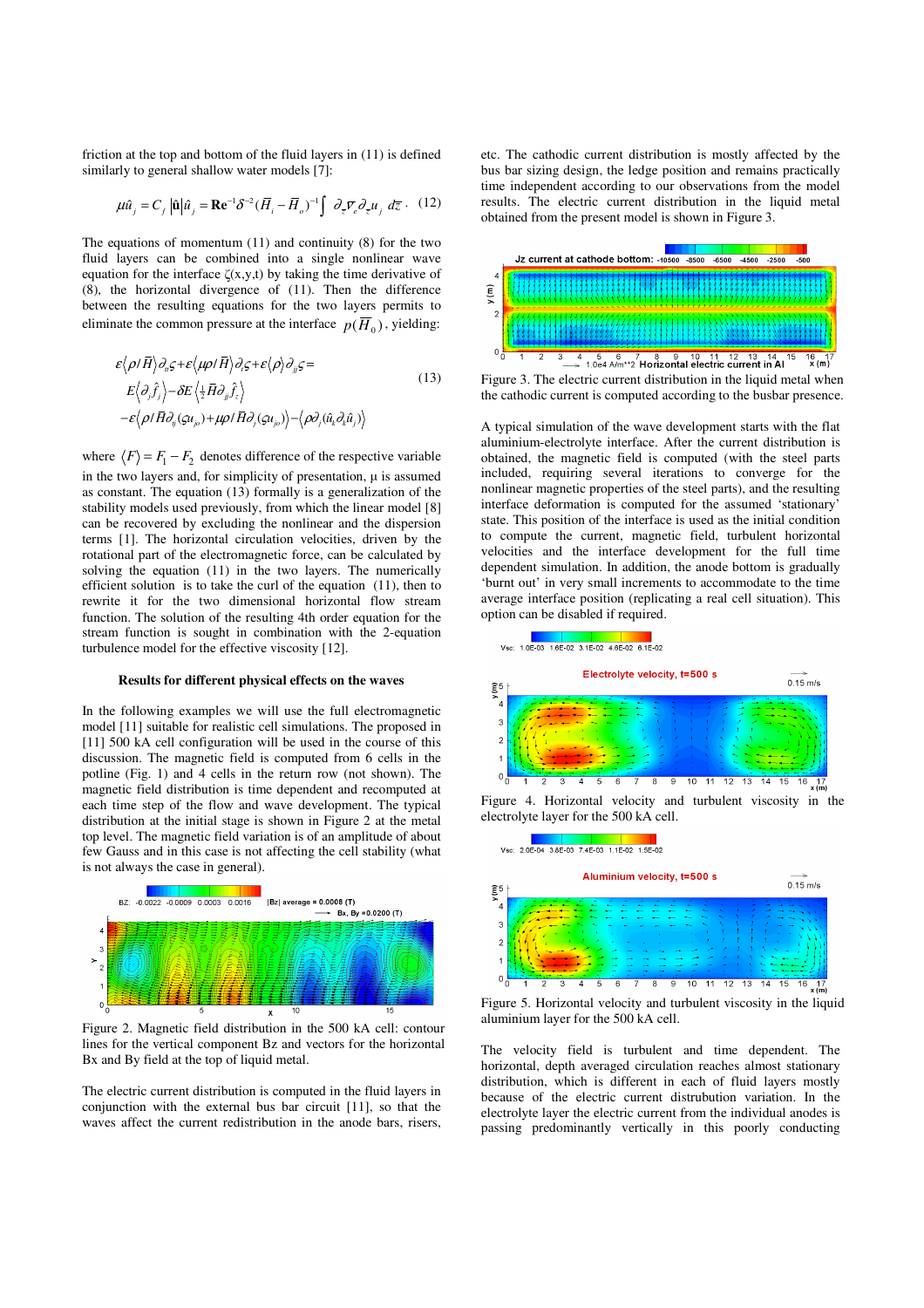material. The resulting flow is a rather symmetric vortex structure in the electrolyte layer (Fig. 4). The horizontal electric current in the aluminium, because of the cathodic bars, ledge and the wave perturbed interface, is responsible for the flow variation (Fig. 5), which is affected also by the magnetic field from the nonsymmetric bus configuration compensating the return row. The horizontal circulation vortices create a pressure gradient contributing to the deformation of the free surface. Typically an intense vortex in a single fluid layer is associated with a surface dip in the vortex centre. For the two layers the effect on the common interface is in balance when two equal vortices are positioned one above the other because the last term in (13), responsible for the effect, is approaching zero as the densities of the two fluids are very close. Instructive comparisons can be made for the interface at the same time moments if accounting for the horizontal circulation and without the effect. Figure 6 clearly shows the dip at the centre where the vortex in aluminium is more intense. An elevation of the interface at the right side arises from the more intense electrolyte circulation in this region, as can be seen from comparing the Figures 4 and 5. The interface shape computed with the same parameters, except disabling the last term in equation (13), and keeping the same friction coefficient (12) with the turbulence effect on |**u**|, is shown in Figure 7. When the horizontal circulation effect in (13) is set to zero, the interface appears to be less deformed and the corresponding comparison of the self-sustained oscillation pattern is shown in Figure 8. Remarkably, the wave frequency, computed after the 1000 s simulation of the waves (Figure 9), is shifted from the pure gravitational waves as expected from the theory in [8] (see also [2] for comparison with real cell observation). The shift of frequencies is different in the two cases, with and without the horizontal circulation effect, suggesting the effect on the cell stability of the additional inclusion of the horizontal vortices in



Figure 6. Interface at fixed time 500s when the cathode current is computed for the full busbar network, with the horizontal velocities effect.



Figure 7. Interface at fixed time 500s when the cathode current is computed for the full busbar network, but the horizontal velocities effect on the interface is disabled.

the model. The effect of the vortices can be eliminated almost completely if making the vortices equal in both layers. A test run with the horizontal velocities made artificially equal in both layers confirms the interface shape similar to Figure 7. This observation can be an important tool for the more stable high amperage cell design where the horizontal magnetic field components, mostly responsible for the horizontal velocities, are usually not optimised.<br>Interface oscillations



Figure 8. Comparison of the interface oscillations for the effect of the horizontal velocity circulation.



Figure 9. Fourier spectra for the interface oscillations with and without the horizontal circulation.

With the present test bus bar configuration for the 500 kA cell and for the anode to cathode distance ACD = 0.055 m the level of the 'MHD noise' oscillations is very low (about 0.5 mm amplitude in a fixed position). The numerical model is very sensitive to the usual stability affecting parameters, like the depth of the liquid metal and the ACD. The cell becomes unstable if the metal depth is reduced from 0.30 m to 0.20 m, yet remains stable for 0.25 m even if the oscillation amplitude increases to 2 mm. Similarly, the decrease in ACD makes the cell unstable. The unstable interface computed for the  $ACD = 0.035$  m is shown in Figure 10. The wave development pattern at a fixed interface location for different ACD is demonstrated in Figure 11. The unstable cell at  $ACD = 0.045$  m demonstrates the frequency shift according to the mechanism described in reference [8].



Figure 10. Initial development of instability in the unstable cell when the ACD is reduced to 0.035 m: interface at fixed time 500s.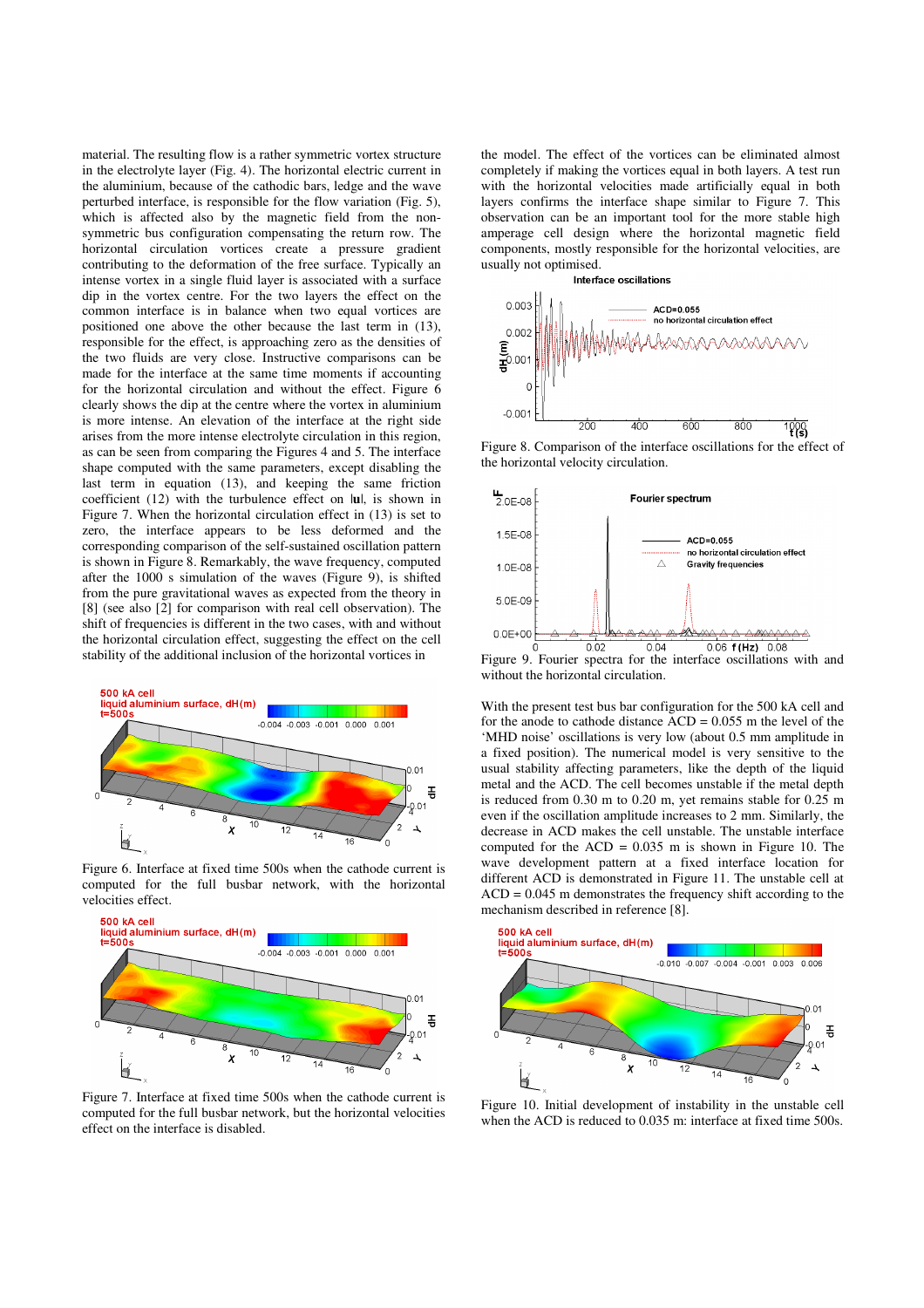

Figure 11. Comparison of the interface oscillations for different ACD: the cell becomes stable for  $ACD = 0.055$  m.



Figure 12. Fourier spectra for the interface oscillations with different ACD.

We mentioned previously the option in the full model of the gradual anode burnout at the bottom similar to the long term process in a real cell of the anode bottom accommodating to the more uniform average ACD. The previous results were obtained with this option enabled. What occurs if this option is disabled, as it is the case for simpler MHD models. The Figure 13 demonstrates a considerably different interface shape for the case without the anode burnout, and the Figure 14 - for the oscillation pattern. It is well known from the practical observations that the anode bottom burnout is nonuniform and this effect is important for the cell operation and the new anode setup procedure.



Figure 13. Interface at fixed time 500s when the anode burnout option is disabled (flat anode bottom).



Figure 14. Comparison of the interface oscillations for the effect of the anode burnout.



Figure 15. Comparison of the interface oscillations for the effect of the overvoltage variable part: the cell becomes stable for ACD  $= 0.045$  m if part of the overvoltage is included.

The general model described in this paper permits a number of other important comparisons for the effect of different physical parameters. It includes also the user defined option for the parts of the polarization voltage which can be local current density dependent and can contribute to the irreversible voltage drop. Figure 15 demonstrates that if this part is included, the cell stability is improved, e.g., the 500 kA cell becomes stable at the ACD = 0.045 m. It is, of course, unstable for lower ACD values.

The next examples are illustrating what occurs if simpler models are used for the electric current calculation, as for instance in [3-6, 8-10], where typically the cathode current at the metal bottom is assumed to be  $Jz = constant$ . Figure 16 shows the horizontal current distribution in this case, corresponding to the real anodes and the interface computed for this case (Figure 17). According to the simple models case we disabled anode burnout, the horizontal circulation and the additional overvoltage effects when computing these results. The corresponding computed interface oscillation is presented in the Figure 18 and the Fourier spectral analysis – in Figure 19. The oscillation spectra and pattern are quite different if the simpler models are used in comparison to the general model used in this paper and including various additional important physical factors.



Figure 16. The electric current distribution in the liquid metal when the constant cathodic current condition is imposed.



Figure 17. Interface at fixed time 500s when constant cathode current is given (Jc=const), and the horizontal velocities effect and the anode burnout are disabled.